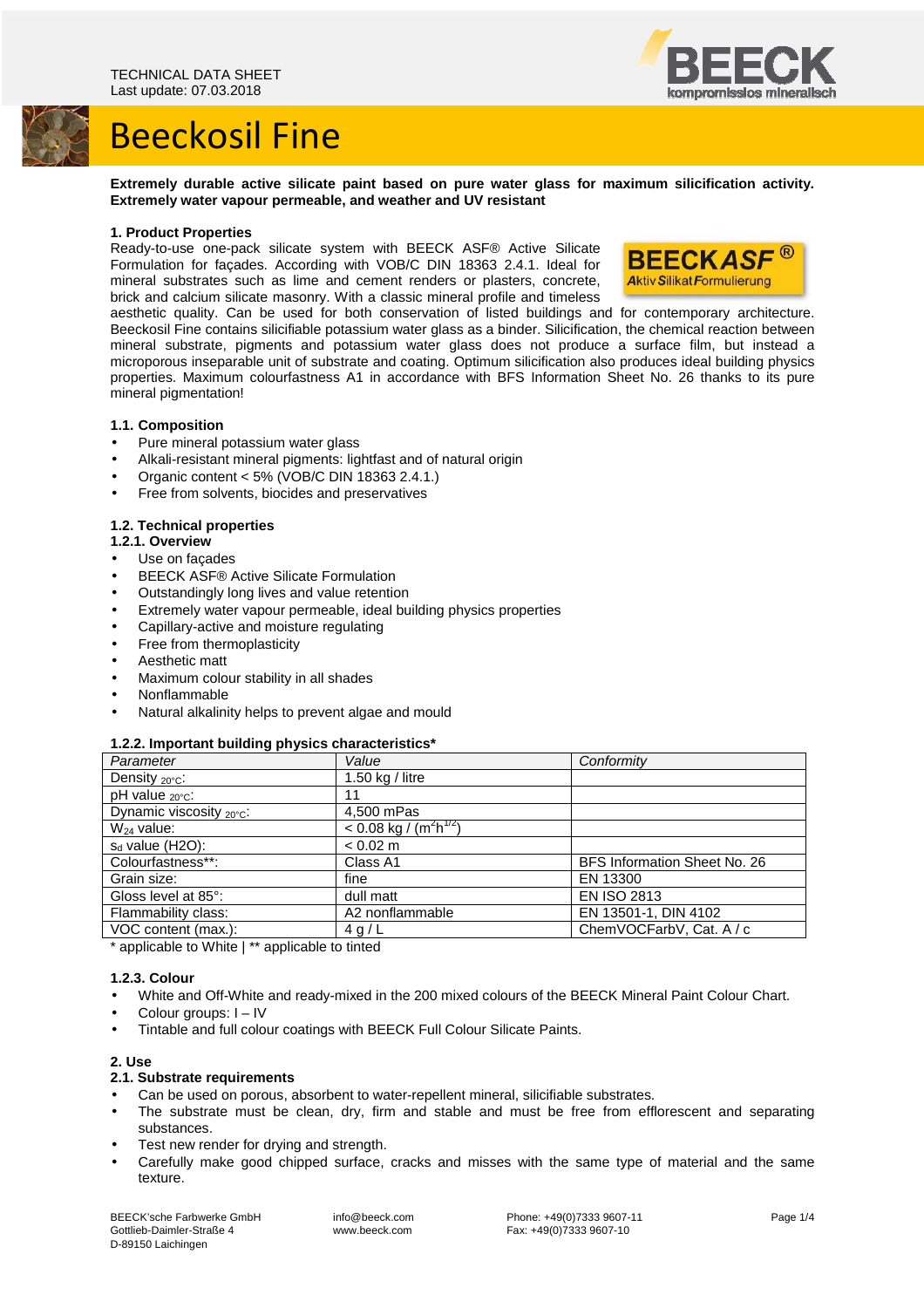

# Beeckosil Fine

- Use render to repair cracked substrates. Completely precoat the whole surface, where hairline cracks and minor structural defects exist, using BEECK Quartz Filler or Beeckosil Coarse.
- Gently clean pressure-sensitive surfaces.
- Prepare algae infested façades with BEECK Fungicide according to the factory specifications.
- Ensure uniform substrates and careful application on visually high-quality surfaces and in glancing light.

## **2.2. Brief information on the standard system**

- Double coat with Beeckosil, White or tinted.
- Primer and possible intermediate coat, optionally with Beeckosil Fine or Coarse, same colour topcoat with Beeckosil Fine.
- Optimally adjust and thin Beeckosil Fine with BEECK Fixative to the substrate and use.
- Use BEECK Silane Primer, BEECK Quartz Filler and/or BEECK Bonding Coat Fine / Coarse to apply a primer coat to critical surfaces if required.
- Optional subsequent long-term preservation with BEECK SP Plus, see Auxiliary Products.

## **2.3. Substrate and preparatory treatment**

## • **Lime render (PI/CSII), lime-cement render (PII), cement render (PIII):**

Examine drying and strength of render. Use BEECK Etching Fluid to remove sinter skin on solid render, or grind off. Do not etch thin coat renders and composite systems (for example, ETICS). Prime absorbent render with BEECK Fixative, thinned with 2 parts water. Mix 1 part BEECK Fixative and 5 parts water and use to flow coat renders with surface sanding, but which are still firm, several times until saturated. Check pure air-lime renders for stability.

• **Concrete, fibrated cement:**  Use high pressure cleaner and BEECK Formwork Oil Remover according to the factory specifications to clean concrete pore-deep and to remove any residual release agent, and then rinse with plenty of clean water. Prime with BEECK Fixative, thinned with 2 parts water. Use BEECK Quartz Filler to coat the whole surface of made good areas. Prime fibrated cement with BEECK Silane Primer and BEECK Bonding Coat Fine / Coarse, try out on a test area.

#### • **Natural stone, brick, calcium silicate masonry, aerated concrete:**

Clean thoroughly, check for moisture damage and efflorescence (e.g. salt edges, iron salts) and make good defective joints and bricks. Preset absorbent substrates with BEECK Fixative, thinned with 2 parts water. Flow coat weakly efflorescent substrates and aerated concrete with BEECK Silane Primer. Use BEECK Quartz Filler as required.

• **Existing coats, synthetic resin render, external thermal insulation composite systems (ETICS):** 

Thoroughly clean old mineral coatings, brush off. Remove cracked, less adherent and film-forming old coats as pore-deep as possible. Check remaining coats for adhesion, firmness and intactness. Clean firmly adhering, matt coatings and renders. Use BEECK Fungicide according to the factory specifications to prepare surfaces infested with algae. Prime absorbent, chalking and crumbling surfaces with BEECK Fixative, thinned with 2 parts water. Highly adherent, white primer coating with BEECK Bonding Coat Fine / Coarse. In case of hairline cracks or minor structural defects, precoat the whole surface of the façade with BEECK Quartz Filler or Beeckosil Coarse, try out on a test area first. Use only light colours with lightness value (LV) > 40 on external thermal insulation composite systems (ETICS).

- **Unsuitable substrates** are horizontal or sloping surfaces exposed to the weather, less stable, efflorescent surfaces and non-alkali-resistant substrates such as wood-based materials (MDF, OSB), clay or loam, gypsum, and plastics as well as non- firm and plasto-elastic coatings.
- **Defective substrates** require a differentiated approach. Apply a renovation render to damp, salt contaminated surfaces and base areas, and treat the whole surface with BEECK Quartz Filler.

#### **2.4. Application instructions**

#### **2.4.1. General information**

Check substrate suitability as required (see 2.1 and 2.3). Pay particular attention to the absorbency, strength and texture of the respective substrate. Try out on a test area before using on high quality and critical surfaces. Ensure that the product is used by qualified persons only.

- Carefully cover surfaces which are not to be treated especially glass, ceramics, window sills, expansion joints, lacquer and anodic coatings – and protect them from splashes.
- Provide personal protective equipment.
- Only use containers from the same production batch to coat self-contained areas.
- Ensure an even substrate, a sufficient number of qualified workers and a smooth, uninterrupted coating process for tinted and full coloured coats.
- Stir Beeckosil Fine thoroughly with a powered mixing paddle before use.
- Add BEECK Fixative to Beeckosil Fine to make it optimally coatable.
- Do not use in wet conditions, if there is a risk of frost, on hot surfaces or in the blazing sun.

BEECK'sche Farbwerke GmbH Gottlieb-Daimler-Straße 4 D-89150 Laichingen

 info@beeck.com www.beeck.com

 Phone: +49(0)7333 9607-11 Fax: +49(0)7333 9607-10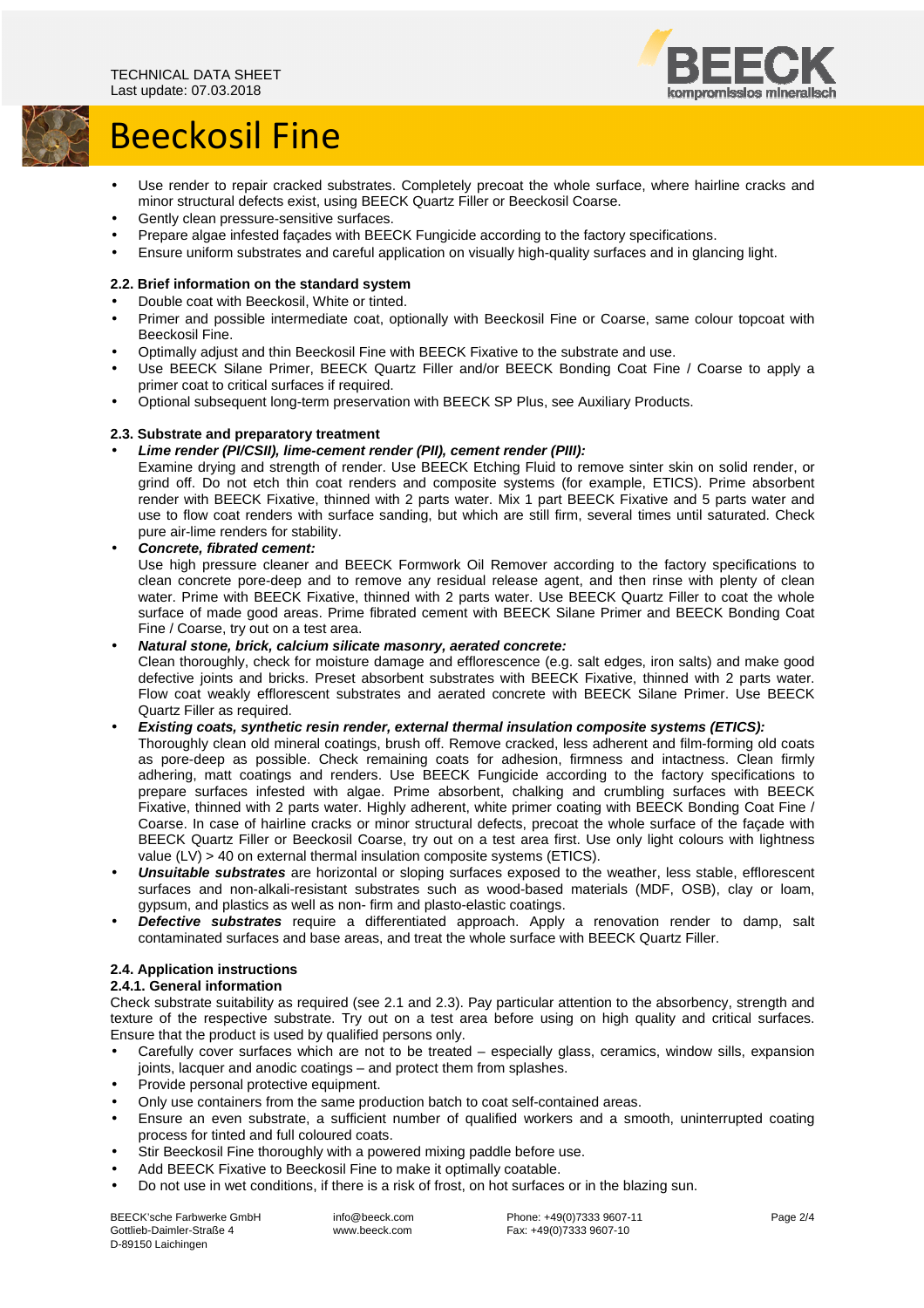## Beeckosil Fine



- Minimum application temperature: +8°C
- Drying time: at least 12 hours per coat
- Protect fresh coats against rain and the blazing sun; hang up scaffolding sheeting in front of the surface worked on.

## **2.4.2. Application**

With roller, brush or using an airless spraying method. Apply to self-contained areas with an absolutely thin coating, no overlapping and uniformly in one continuous pass as a cross coat.

## • **Application with roller or brush:**

- Rollers and brushes with a uniform coating pattern are suitable.
- Avoid roller edges, ridges, overlapping and overcoating coats that have already begun to dry, especially in scaffold working areas.
- Cut-in edges smoothly and seamlessly, wet-on-wet, together with the main area.
- As a brushed surface, use a BEECK Mineral Paint Brush to distribute without brushing in any particular direction.
- Coats:

Primer coat: Thin primer and possible intermediate coat depending on substrate and method with 10 % - 20 % BEECK Fixative.

Topcoat: After at least 12 hours, unthinned or improve coatability with no more than 5 % BEECK Fixative.

## • **Spraying method (airless):**

- Nozzle: 0.79 mm / 0.031 inch
- Always sieve the product before use.
- Apply uniformly and as a thin coat, then use a brush or roller to uniformly lay-off.

## **2.5. Auxiliary products**

- BEECK Etching Fluid for removing sinter layers on solid new plaster. Do not etch thin coat renders or ETICS.
- BEECK Fungicide against algae infestation. Use according to the factory specifications.
- BEECK Fixative, Primer and Thinner.
- BEECK Silane Primer reduces moisture transport and salt efflorescence on critical substrates.
- BEECK Bonding Coat Fine / Coarse (0.4 mm), as white primer coat with excellent adhesion on surfaces such as synthetic resin render.
- BEECK Quartz Filler P, fibre-reinforced powdery slurry additive for primer and / or intermediate coats. Mix 4 kg BEECK Quartz Filler P with a 12.5 L (15 L) bucket of Beeckosil Fine and thin with around 2 kg BEECK Fixative. If higher filling power is required, 8 kg BEECK Quartz Filler P and around 3 kg BEECK Fixative can also be added. Apply smoothly and seamlessly using a BEECK Mineral Paint Brush. Same colour topcoat with Beeckosil Fine.
- BEECK Quartz Filler, fibre reinforced, slurry priming coat for covering hairline cracks, made good render and minor structural defects. Apply over whole surface with the brush. BEECK Quartz Filler can also be mixed 1:1 with Beeckosil Fine as a coarse-grained primer or intermediate coat. Same colour topcoat with Beeckosil Fine.
- Beeckosil Coarse, as primer coat with texture grain (0.4 mm). Same colour topcoat with Beeckosil Fine.
- BEECK SP Plus, long-term preservation for representative façades, screen walls and noise barriers. Apply thick flow coat of BEECK SP Plus to fresh silicate coatings after at least 10 days.

## **3. Application Rate and Container Sizes**

The application rate, i.e. the quantity required for smooth, normally absorbent substrates is approx. 0.12 L Beeckosil Fine per m<sup>2</sup> and pass. Try out on a test area on site to determine substrate-related application rate differences.

Container sizes: 5 L / 12.5 L / 15 L

#### **4. Cleaning**

Thoroughly clean equipment, tools and soiled clothing with water immediately after use.

#### **5. Storage**

Stored cool and frost-free in the original container, Beeckosil Fine can be kept for at least 12 months.

#### **6. Hazard notes, safety instructions and disposal**

Comply with the EC Safety Data Sheet. Safety data sheet available on request.

**Precautionary statements:** Keep out of reach of children. Do not get in eyes, on skin, or on clothing. Wear eye/face protection. The product is alkaline. Do not breathe vapours, spray-mist and dust. Carefully protect the

 info@beeck.com www.beeck.com